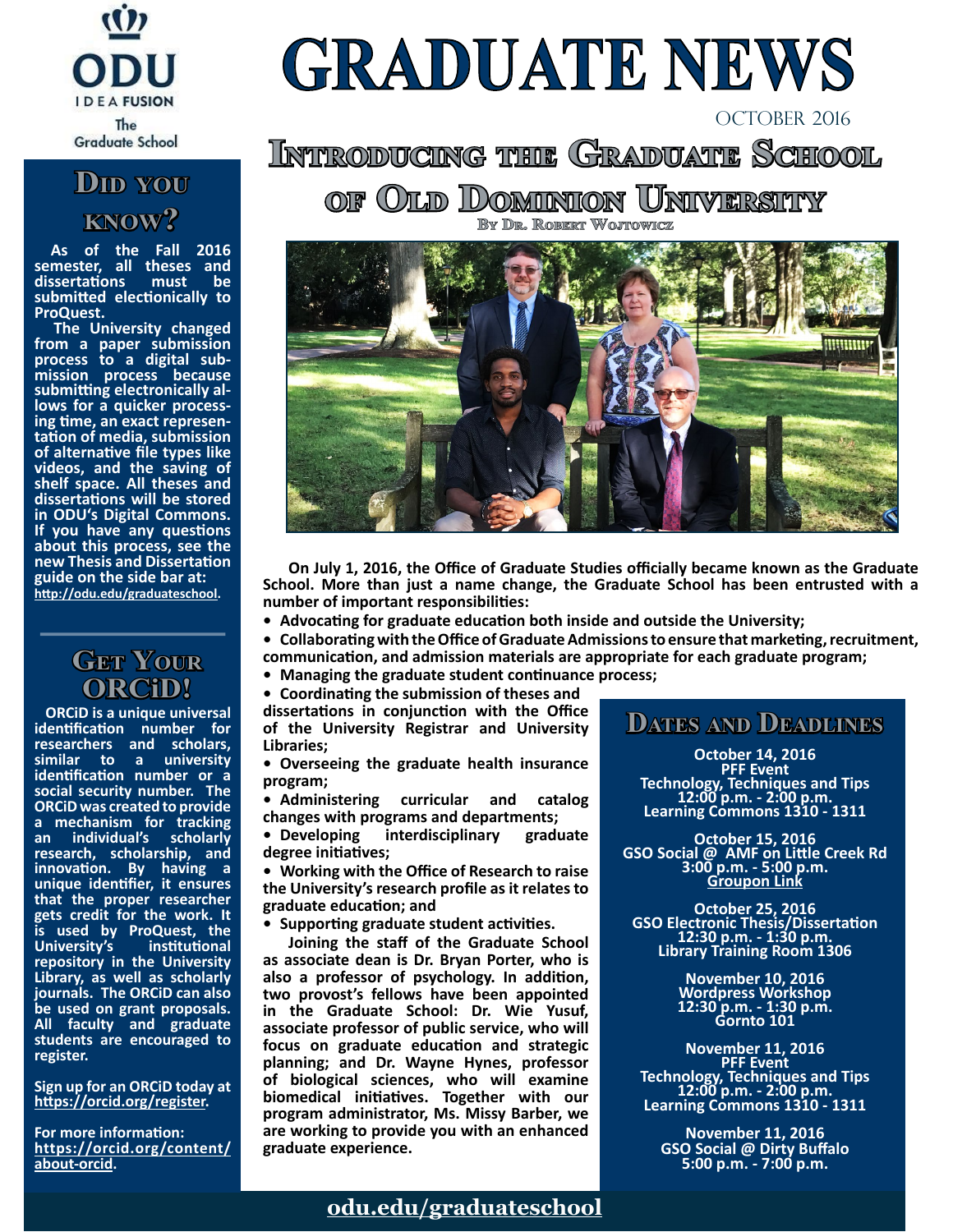# **Meet Dr. Bryan Porter: Associate Dean**



 **A lot has changed with the transition into the Graduate School. One of the most welcomed additions is Dr. Bryan Porter, the new Associate Dean of the Graduate School. He came to the Graduate School from the psychology department, but has actually been heavily involved with graduate education here at Old Dominion University for many years.**

 **His B.S. in psychology is from Virginia Tech in 1990 where graduated a semester early.** 

**His diligence was rewarded with the only break from education he has had since. Those nine months eliminated any doubts about pursuing a higher degree. When the wait was over, he attended the University of Memphis and earned his M.S. in psychology in 1994. Two years later, he earned his Ph.D. in experimental psychology. He came to Old Dominion University only 48 hours after graduating and has been here ever since. Dr. Porter's first ten years at ODU consisted mostly of undergraduate teaching. Then, in 2004, he helped develop what is now known as the applied psychological sciences concentration. It was in this year that he shifted more towards graduate students in terms of teaching and mentorship. Throughout his entire career thus far, he has actively built a research program and team, effectively bringing in funding and working with both undergraduate and graduate research assistants. His primary area of research is injury control, particularly how large-scale behavioral interventions can change risky-driving and pedestrian behaviors.**

 **Beyond psychology, he was involved in reforming general education, exploring how to expand the e-Portfolio system, developing the Quality Enhancement Program (QEP), and more. His first leap into administration was in 2010 when he became the Graduate Program Director for three different psychology concentrations. His focus became policy making, graduate student continuance and the like. For the previous two years before becoming Associate Dean he served as the chair for the College of Sciences' GPDs and sat on the Graduate Administrators' Council.**

 **Now, having just completed his 20th year with ODU, he dawns a new role in administration starting this 2016-2017 school year. Each of his activities in teaching, research, and service have prepared him for this new opportunity. Beside professional changes, other more personal changes were made in a number of noteworthy areas of his life including fashion sense. Laughing, Dr. Porter recounts how his students used to interpret his wearing a tie. In years' past, whenever he dressed in a coat and tie, he was greeted with a lot of "what's wrong?" and "is everything okay?". Those who have known him for a long time know that if he was "dressed up", it's generally not a good day. Now, he assures anyone who is wondering with "I promise everything is okay" and while** 

**smiling, "this is just the way things are now." He has since grown to love his new wardrobe and with that wardrobe comes more responsibility and expectation. To do his job well, he has to balance his new responsibilities while maintaining a current understanding of faculty, research, and pedagogical developments. His eclecticism in these areas and his drive to understand the larger picture and workings of the university beyond any single department may be the very thing that makes him suited for his new role. He believes his connection to both faculty and administration will further assist the Graduate School in achieving its goals. He is on a steep learning curve for administration needs and processes, while simultaneously learning how to maintain – albeit at a necessarily reduced level – his research and teaching efforts. He is finishing two grants, and has had two more awarded for which he is re-organizing to include an additional faculty collaborator to assist with workload. He was also recently awarded another book contract.** 

 **Dr. Porter will be heavily involved in creating and expanding graduate programs offered at ODU. He will also work with the Graduate Student Organization to cement the graduate presence at ODU. This presence is instrumental in giving graduate students the support they need. He is driven to create and reform policies to allow for better accommodation of graduate students both in and out of the classroom. Dr. Porter has avidly expressed a love and desire to "build things" in his career. As he did for his research program, for the new doctoral concentration in psychology, and for numerous initiatives for the university at large, he is looking forward to helping the Graduate School build his presence and support for graduate student success. To learn more about the Graduate School, please read "The Graduate School" by Robert Wojtowicz on page one. Feel free to contact Dr. Bryan Porter via email at [bporter@odu.edu](mailto: bporter@odu.edu).**

#### **Stan Up Today!**

 **ODU has partnered with the National Center for Faculty Development & Diversity (NCFDD). NCFDD is considered to be a leader across the nation for providing training, mentoring, and online supportive communities for faculty, graduate students, and post-docs. Sign up today and receive weekly Monday Motivators, monthly curriculum webinars, guest expert webinars, skill building courses, a reliable support network of highly trained mentors, accountability buddy matches, and moderated writing challenges. NCFDD provides an efficient, on-demand, support structure for sustained professional development. Graduate students are encouraged to take advantage of this free opportunity.** 

**For more information or to sign up go to [http://www.facultydiversity.org/.](http://www.facultydiversity.org/)**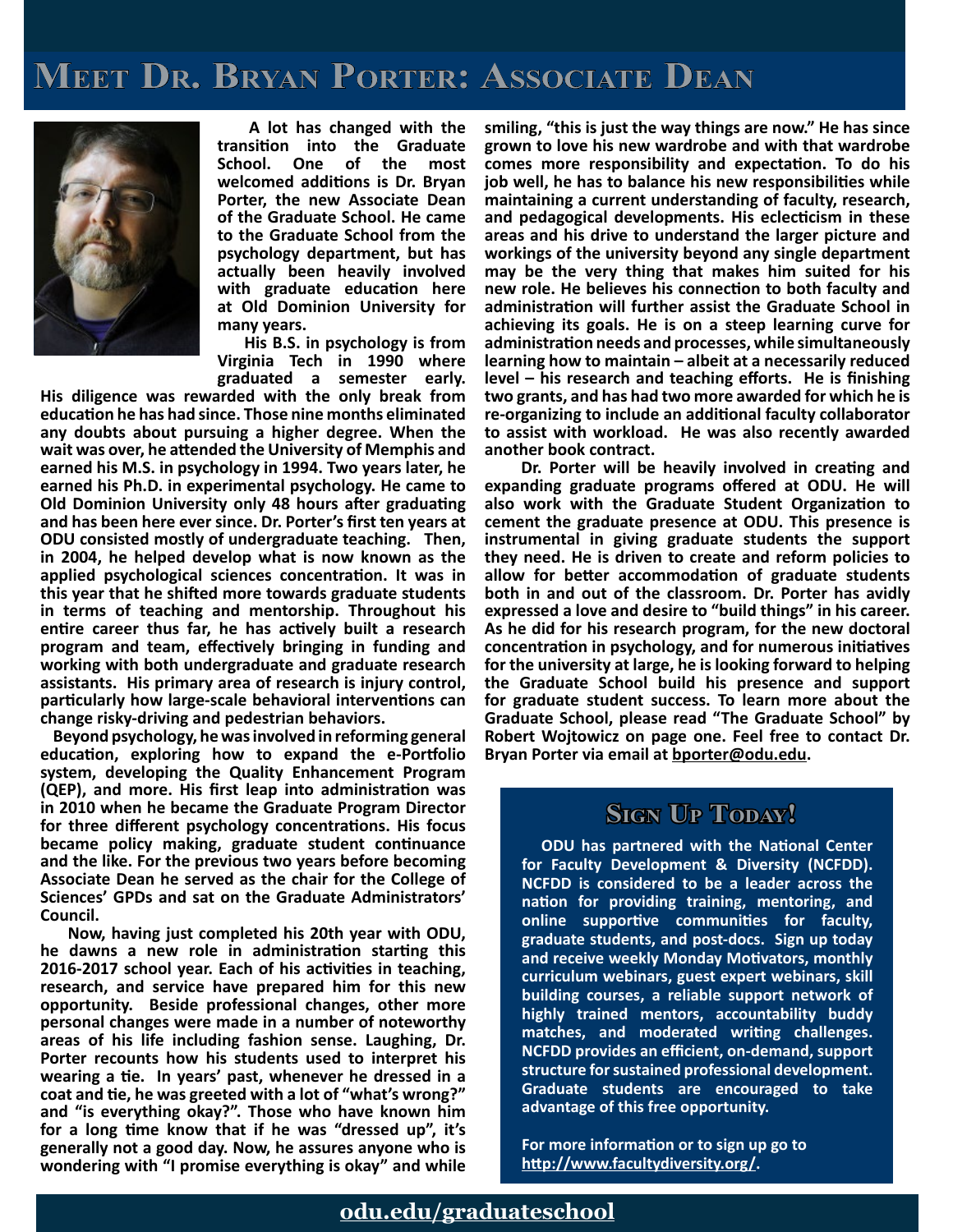# **Graduate Student Organization by Brian Pitman**

 **Hello everyone. My name is Brian Pitman and I am the Acting President of the Graduate Student Organization (GSO) here at Old Dominion University. I wanted to introduce you all to GSO and its purpose. We intend to serve graduate students on and off campus. First, we have social events every month, which in the past have included visits to Cogan's on Colley. In the future, we would love to do a river cruise and visits to Busch Gardens with invites out to all Graduate students. These are fun events that allow us to unwind after long weeks/stretches in the semester. It is a great time to get together, meet new people, and talk to other graduate students about their interests and research. Next, we would like to host more professional development events for graduate students here at ODU. We would love to do events such as CV/Resume writing, grant writing, Endnote or other software trainings, Electronic Dissertation submission, and others.** 

 **However, we need your help in this regard, as we need participation in the activities that we schedule, so that GSO can continue to maintain and benefit graduate students well into the future. We also need ideas from**  **you as to what kinds of professional development events best fit your needs. These would be greatly appreciated and would allow us to expand and make sure we reach the needs of all graduate students. Lastly, like all other groups on campus, we are required to take part in philanthropy and community service. The plan for this year is to take part in Project Homeless Connect in January and to submit items for first aid kits to the Norfolk Medical Reserve Corps. However, we are also open to more ideas about what to do for these events. Overall, GSO hopes to provide graduate students the opportunity to network and expand their professional development opportunities. We hope that you will join us at as many of the following events as possible. Please contact any of the people below for more information.**

**Brian Pitman: [bpitman@odu.edu](mailto: bpitman@odu.edu) Stephen Young: [styoung@odu.edu](mailto: styoung@odu.edu) Lora Hadzhidimova: [lhadz001@odu.edu](mailto: lhadz001@odu.edu) Eric White: [emwhite@odu.edu](mailto: emwhite@odu.edu) Lucas Potter: [lpott005@odu.edu](mailto: lpott005@odu.edu)**

# **Meet Dr. Augustine O. Agho: Provost**



 **Dr. Austin Agho, the new Provost and Vice President of Academic Affairs, joined the monarch nation this past June and with him comes a wealth of knowledge and experience. About 35 years ago, the Nigerian native took a huge leap to Anchorage, Alaska. His journey continued across the map. He earned his B.S. in management science from Alaska Pacific University in Anchorage, Alaska, his M.H.A. in health administration from Governors State University in University Park, Illinois,** 

**and his Ph.D. in hospital and health administration from the University of Iowa in Iowa City, Iowa. He held academic positions in Florida and Iowa before his first deanship at the University of Michigan-Flint's School of Health Professions and Studies from 2005-2008. He then served at Indiana University - Purdue University Indianapolis as the dean of the School of Health and Rehabilitation Sciences from 2008-2016.** 

 **At Indiana University, he established the Bachelor of Science in Health Sciences, the Master of Science in Health Sciences, and the Master of Physician Assistant Studies degree programs. He also created two graduate certificate programs, grew the occupational therapy and physical therapy programs to nationally ranked programs, doubled total enrollment, and nearly tripled minority enrollment. Dr. Agho also is credited with receiving five research grants of \$1 million or more. Now he comes to Old Dominion with a mission. His biggest priorities are to increase faculty research and scholarship, increase the number of graduate professional programs, and increase professional development opportunities such as internships, job placement, and study abroad programs. Dr. Agho hopes his background and experiences will encourage students to explore the many possibilities the world has to offer.**